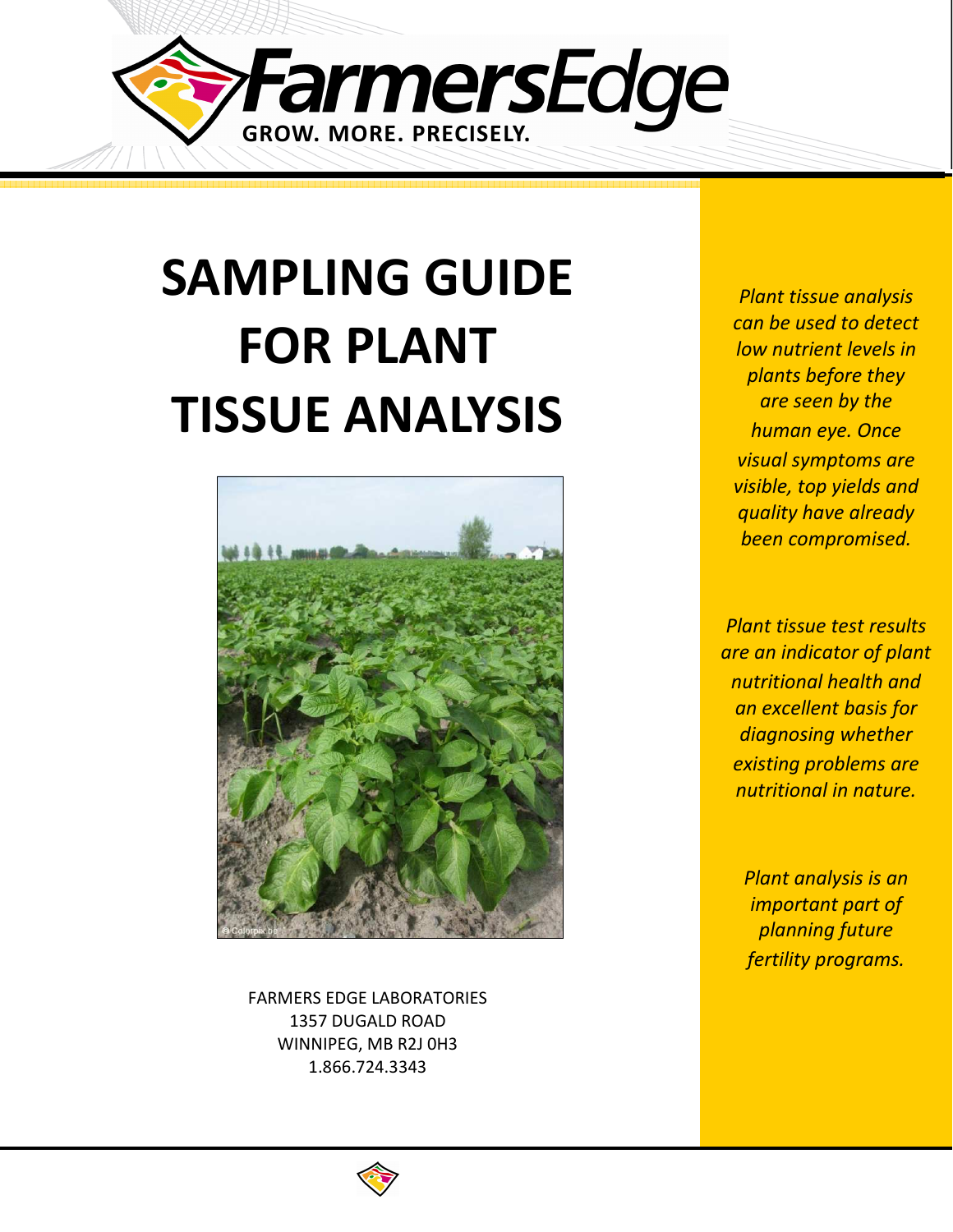

#### **WHY IS PLANT TISSUE ANALYSIS IMPORTANT?**

Plant tissue analysis shows the nutrient status of plants at the time of sampling. Nutrient status is an unseen factor in plant growth, except when imbalances become so severe that visual symptoms appear on the plant. Not all abnormal appearances are due to a deficiency, it can be the case that the plant has to much of a certain nutrient. Some deficiencies appear very similar in nature and one deficiency can be mistaken for another. A plant tissue

A key use of a plant tissue analysis is to utilize it as a monitoring tool for determining the adequacy of current fertilization practices. It can also be possible to prevent nutrient stress if the plant analysis indicates a potential problem developing early in the season.

analysis can help to pinpoint the cause, if it is nutritional.

The following nutrients can be determined in a plant sample by Farmers Edge Laboratories;

| <b>Total Nitrogen</b> | Phosphorus Potassium |           |
|-----------------------|----------------------|-----------|
| Sulfur                | Calcium              | Magnesium |
| Copper                | Iron                 | Manganese |
| Zinc                  | Boron                | Nitrate-N |

#### **COLLECTING A SAMPLE**

The parts of plants to sample depend on the plant and its growth stage. See table for a description of the best parts to sample for common crops. Collecting and comparing samples from "good" and "bad" areas can often help in determining corrective action. If specific guidelines for your crop are not given in the table, collect recently mature leaves just below the growing point from a sufficient amount of plants.

(See Guide)

When collecting the tissue sample in the field use a clean plastic pail or a paper bag . Large and small paper sample bags are available from the laboratory. A dry brush or damp cloth can be used to clean the samples if they have soil, fertilizer, dust, or spray residues on them.

If you suspect a nutrient deficiency, sample the plants when symptoms first appear. In the same field or area, collect similar samples of plant materials from plants that appear abnormal. Make sure that the symptoms are not due to a factor unrelated to plant nutrition.

#### **WHEN PLANT TISSUE SAMPLING**

- Never store the samples in a plastic bag, moisture can't escape and may cause the sample to decompose.

- Due to the possibility of contamination, never use a metal container.

- Never dry samples in direct sun, place them in the shade to be air dried.

- Do not collect young, emerging leaves or old, mature leaves and seeds. These are not suitable because they are not likely to reflect the nutrient status of the whole plant.

- Do not collect diseased or dead plants.
- Do not collect plants exposed to severe stress (i.e. plants affected by excessively wet soil).

- Do not collect plants that have been showing visible nutrient deficiencies for more then 10 days.

- Do not collect plant with roots or soil attached.

### **INFORMATION TO INCLUDE WITH YOUR SAMPLE FOR THE LABORATORY**

Complete all information requested on the paper sample bags; Client, Sample ID, and Date. Complete all required information requested on a Farmers Edge Laboratories Plant Tissue Submission Sheet. By providing all of the requested information on the submission sheet you aid us in providing you with fast service and an accurate interpretation of your plant analysis.

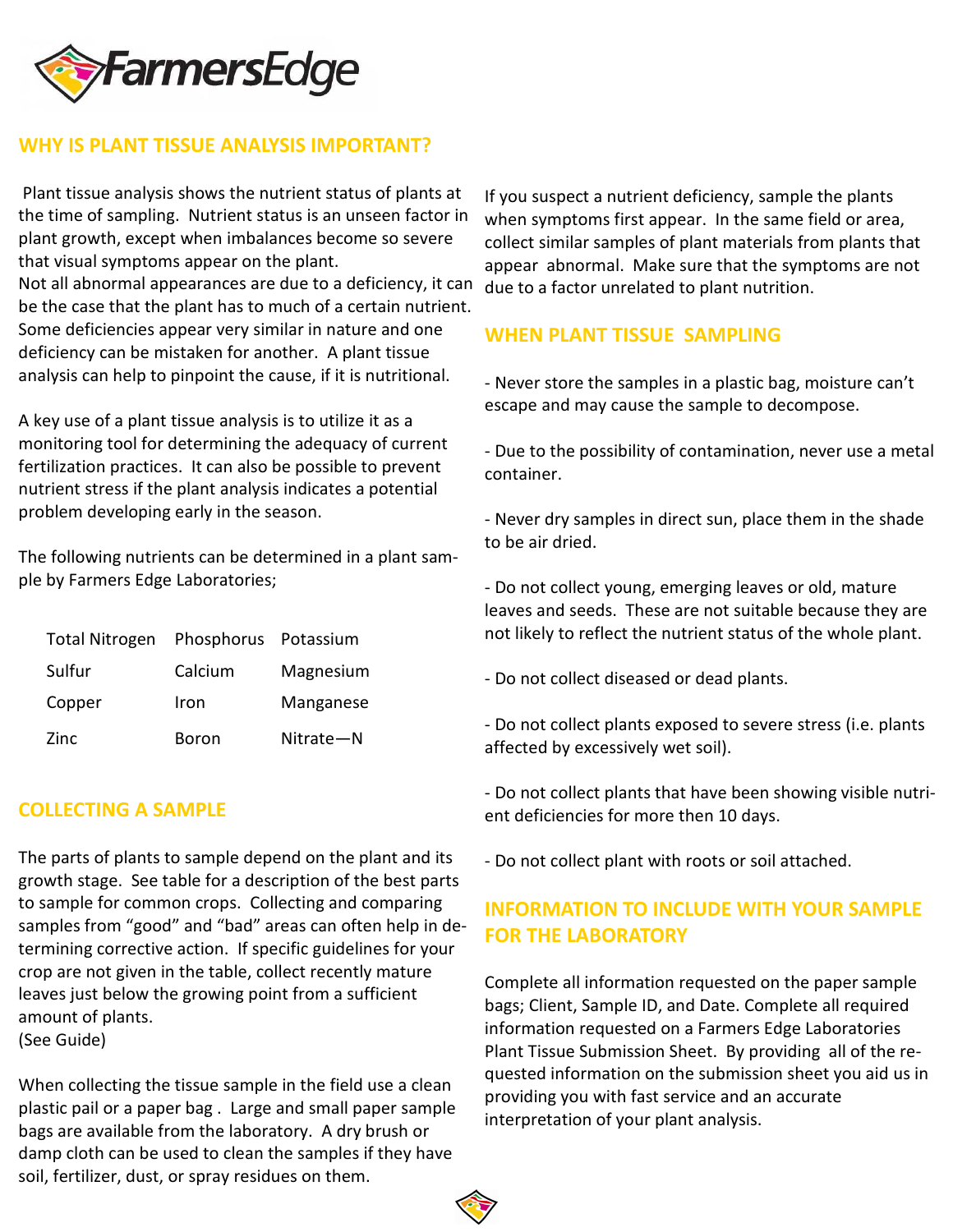

## **PLANT TISSUE SAMPLING GUIDE**



**Alfalfa -** Collect the top 6 inches or upper third of the plant at early bloom. Sample 15-20 plants.



**Corn: Before Tasseling** - Collect the first fully unfurled leaf below the whirl . Sample 15-20 plants. If the plant is less than 12 inches tall, collect all of the above-ground leaves. Sample 15-20 plants.



**Corn: From Tasseling to Silking -** Collect the leaves from below and opposite the ear. Sample 15-20 plants.



**Soybeans** - Collect recently mature trifoliate leaves from the top—before or during bloom. In the seedling stage, collect all of the above-ground portion of the plant. Sample 20-30 plants.



**Canola - At Seedling to Vegetative stage,** collect entire top. Sample 15 plants. At flowering stage, collect fully developed leaves from top third of the plant. Sample 30 plants.

**Potatoes -** Collect 4th petiole from the top, no leaves. Sample 30-40 plants.



**Small Grains -** Collect the four uppermost leaf blades from the top. In the seedling stage, collect all of the above-ground portion. Sample 30-50 plants.